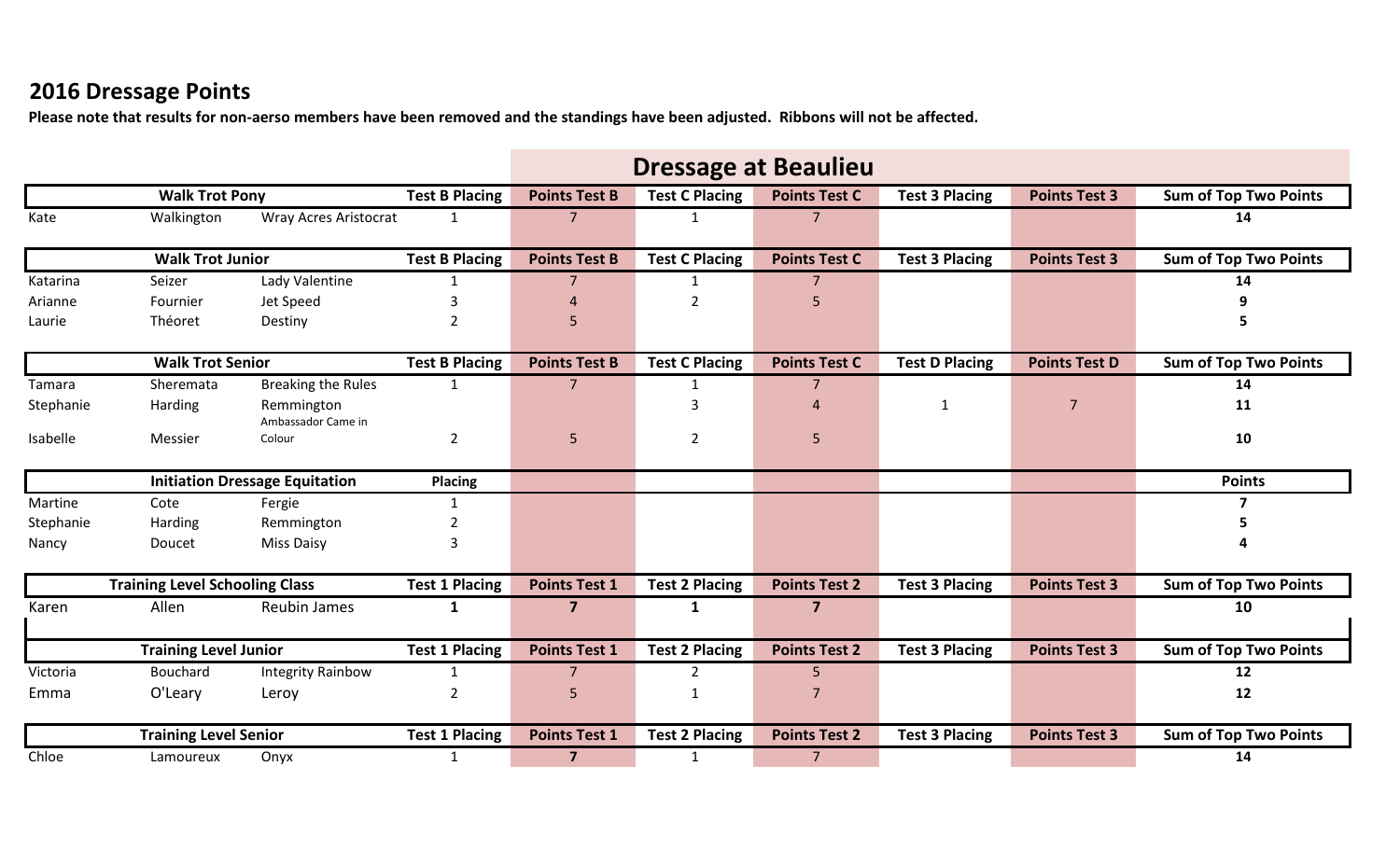| Sophie          | <b>Bjerke</b>                    | Steinway                      |                       | 7                    | $\overline{2}$        | 5                    |                       |                      | 12                           |
|-----------------|----------------------------------|-------------------------------|-----------------------|----------------------|-----------------------|----------------------|-----------------------|----------------------|------------------------------|
| Sylvane         | Glaude                           | The Greek                     | 3                     |                      |                       |                      | 1                     | $\overline{7}$       | 11                           |
| Alexandra       | Potts                            | George McFly                  |                       | 3                    | 5                     | 2                    |                       |                      |                              |
| Isabelle        | Messier                          | <b>Royal Destiny</b>          |                       |                      | 3                     |                      |                       |                      |                              |
| Nancy           | Doucet                           | <b>Miss Daisy</b>             | 5                     | $\mathbf{2}$         | 6                     |                      |                       |                      |                              |
| Andrea          | Hyde                             | The Greek                     |                       |                      |                       | 3                    |                       |                      |                              |
| Katherine       | Hill                             | Tanguy                        | 6                     | $\mathbf{1}$         |                       |                      |                       |                      |                              |
|                 | <b>Training Level Pony</b>       |                               | <b>Test 1 Placing</b> | <b>Points Test 1</b> | <b>Test 2 Placing</b> | <b>Points Test 2</b> | <b>Test 3 Placing</b> | <b>Points Test 3</b> | Sum of Top Two Points        |
| Laura Anne      | Archambault                      | Liam                          |                       |                      | $\mathbf{1}$          | $\overline{7}$       | $\mathbf{1}$          | 7 <sup>7</sup>       | 14                           |
|                 | <b>Training Level Novice(JR)</b> |                               | <b>Test 1 Placing</b> | <b>Points Test 1</b> | <b>Test 2 Placing</b> | <b>Points Test 2</b> | <b>Test 3 Placing</b> | <b>Points Test 3</b> | Sum of Top Two Points        |
| Olivia Margaret | Arkinson                         | Bobby                         | $\mathbf{1}$          | $7^{\circ}$          | 4                     | $\overline{3}$       |                       |                      | 10                           |
|                 | <b>Training Level Novice(SR)</b> |                               | <b>Test 1 Placing</b> | <b>Points Test 1</b> | <b>Test 2 Placing</b> | <b>Points Test 2</b> | <b>Test 3 Placing</b> | <b>Points Test 3</b> | <b>Sum of Top Two Points</b> |
| Nathalie        | Zrihen                           | Indiana Jones                 | 3                     | $\overline{4}$       | 4                     | $\overline{3}$       |                       |                      | $\overline{ }$               |
|                 | <b>Training Level Open</b>       |                               | <b>Test 1 Placing</b> | <b>Points Test 1</b> | <b>Test 2 Placing</b> | <b>Points Test 2</b> | <b>Test 3 Placing</b> | <b>Points Test 3</b> | <b>Sum of Top Two Points</b> |
| Anita           | Bouman                           | Bonito                        | $\mathbf{1}$          | 7 <sup>1</sup>       | $\overline{2}$        | 5                    |                       |                      | 12                           |
| Tania           | Martel                           | Toscane                       |                       |                      | $\mathbf{1}$          | 7                    |                       |                      | 7                            |
|                 | <b>First Level Senior</b>        |                               | <b>Test 1 Placing</b> | <b>Points Test 1</b> | <b>Test 2 Placing</b> | <b>Points Test 2</b> | <b>Test 3 Placing</b> | <b>Points Test 3</b> | <b>Sum of Top Two Points</b> |
| Meaghan         | Lane                             | Paige                         | 1                     | $\overline{7}$       | $\overline{2}$        | 5                    |                       |                      | 12                           |
| Erin            | King                             | Special FX                    |                       | 3                    | $\mathbf{1}$          | 7                    |                       |                      | 10                           |
| Tracey          | Dickson                          | Ralph                         |                       |                      | $\overline{3}$        |                      |                       |                      |                              |
| Suzanne         | Hohaus                           | Montana                       | $\overline{2}$        | 5                    |                       |                      |                       |                      | 5                            |
|                 | <b>First Level Open</b>          |                               | <b>Test 1 Placing</b> | <b>Points Test 1</b> | <b>Test 2 Placing</b> | <b>Points Test 2</b> | <b>Test 3 Placing</b> | <b>Points Test 3</b> | <b>Sum of Top Two Points</b> |
| Jenny           | Huza                             | <b>Brandel Painted Flight</b> | $\mathbf{1}$          |                      | $\mathbf{1}$          | $\overline{7}$       |                       |                      | 14                           |
|                 | <b>Second Level Senior</b>       |                               | <b>Test 1 Placing</b> | <b>Points Test 1</b> | <b>Test 2 Placing</b> | <b>Points Test 2</b> | <b>Test 3 Placing</b> | <b>Points Test 3</b> | <b>Sum of Top Two Points</b> |
| Christine       | Ide                              | Surprise                      | $\mathbf{1}$          | $\overline{7}$       | $\mathbf{1}$          | $\overline{7}$       |                       |                      | 14                           |